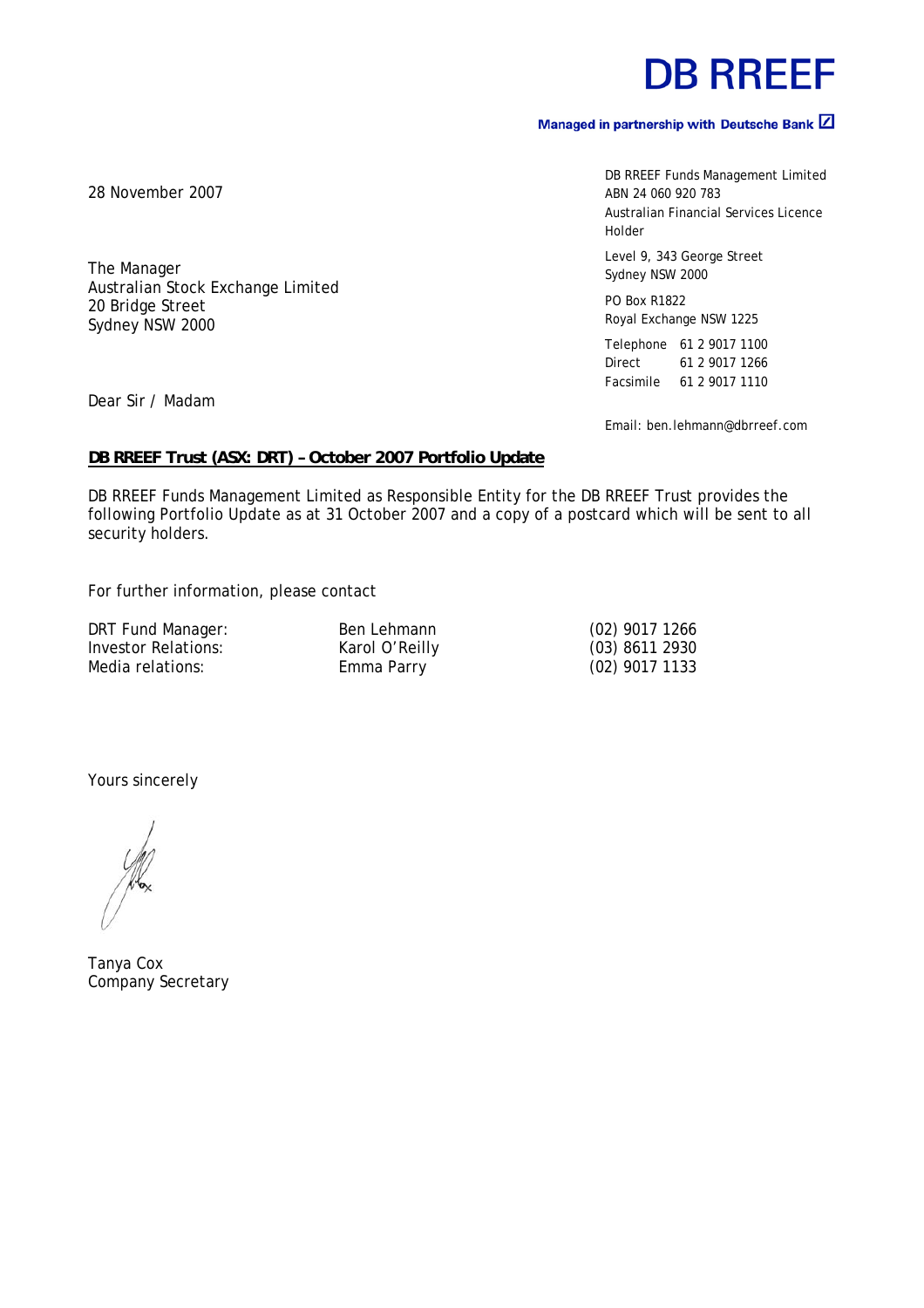# DB RREEF Trust Portfolio update



October 2007

Welcome to the DB RREEF Trust update for the four months to 31 October 2007. Our high quality property portfolio has performed strongly again this period, with overall results in line with our forecasts.

#### Property portfolio

DB RREEF Trust's total portfolio occupancy as at 31 October 2007 was 95.3 percent by area (96.7 percent at 30 June 2007). This movement reflects the inclusion of the San Antonio industrial acquisition into our portfolio and a re-weighting following the disposal of our 50 percent interest in five retail properties. The portfolio's weighted average lease term to expiry by income is 4.9 years (5.3 years at 30 June 2007).

The Office portfolio's occupancy level as at 31 October 2007 was 99.3 percent by area, including heads of agreement (99.0 percent as at June 2007) and the weighted average lease term to expiry was 6.0 years by income (6.2 years as at June 2007), these figures exclude Space 1 Bligh · Sydney, NSW. New leases and lease renewals or extensions (including heads of agreement), were negotiated over more than 25,573 square metres since June 2007.

The combined Australian and North American Industrial portfolio occupancy as at 31 October 2007 was 94.7 percent (94.3 percent as at June 2007) and the weighted average lease term to expiry by income was 3.9 years (4.0 years as at 30 June 2007). The changes are primarily due to the inclusion of the San Antonio, Texas US portfolio.

Direct property portfolio by sector and geography as at 31 October 2007



Managed in partnership with Deutsche Bank Z

**DB RREEF**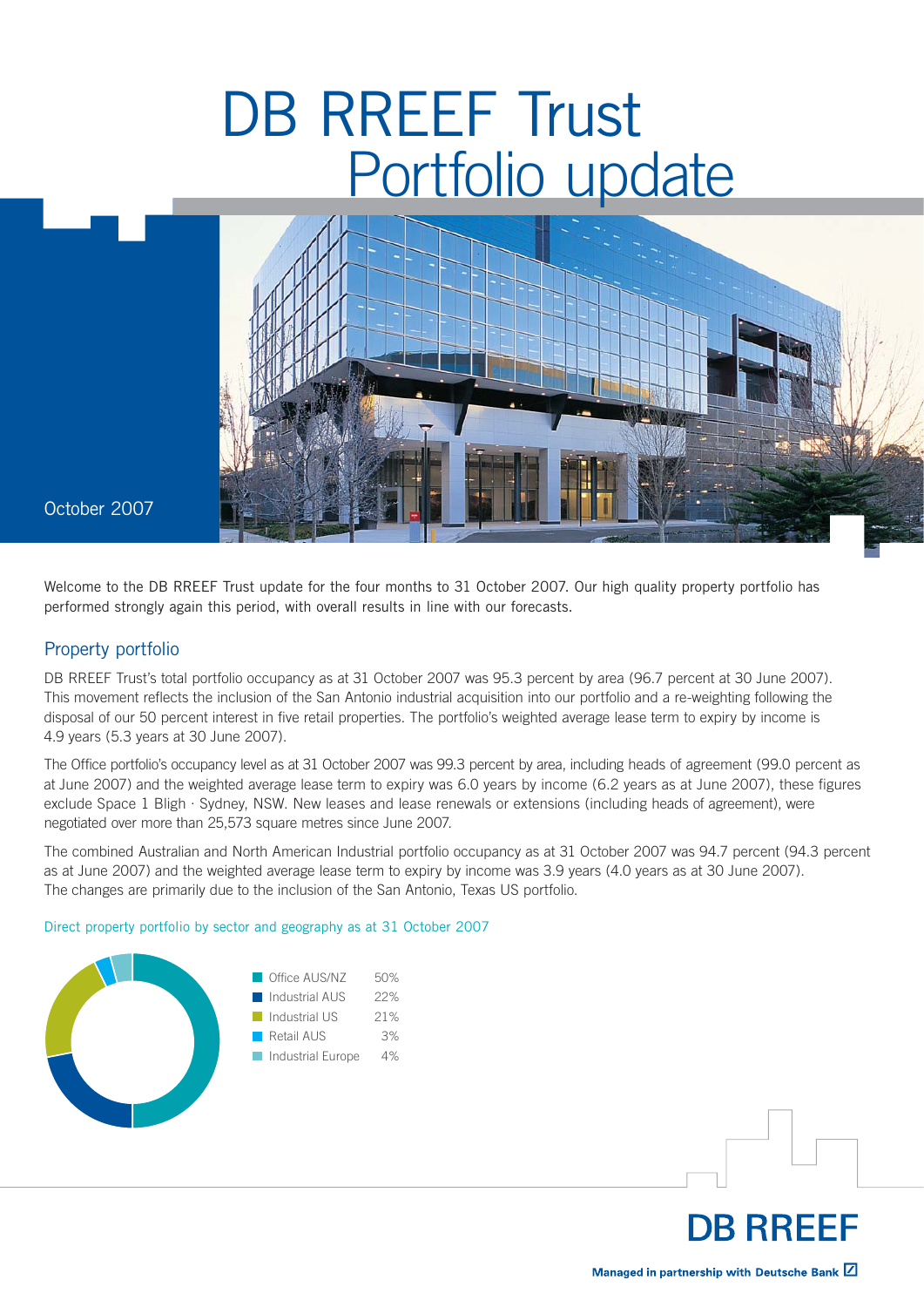### leasing update as at 31 October 2007



| <b>Portfolio</b>                 | Occupancy, including heads of<br>agreement, by area | expiry, by income                             | Weighted average lease term to New leases and renewals, including<br>heads of agreement, |
|----------------------------------|-----------------------------------------------------|-----------------------------------------------|------------------------------------------------------------------------------------------|
| Office - Australia & New Zealand | 99.3% (99.0% June 07)#                              | 6.0 years (6.2 years June $07$ ) <sup>#</sup> | 25,573 square metres                                                                     |
| Industrial - Australia           | 97.5% (98.3% June 07)                               | 4.4 years (4.7 June 07)                       | 62,539 square metres                                                                     |
| Industrial - North America       | 93.8% (95.2% June 07)                               | 3.4 years (3.4 June 07)                       | 10,000 square metres                                                                     |
| Industrial - Europe              | 90.8% (92.8% June 07)                               | 3.9 years (4.1 June 07)                       |                                                                                          |
| Retail                           | 99.8% (99.9% June 07)                               | 4.6 years (5.1 June 07)                       |                                                                                          |
| Overall                          | 95.3% (96.7% June 07)                               | 4.9 years (5.3 June 07)                       |                                                                                          |

# Excludes Space 1 Bligh • Sydney, NSW.

- Office portfolio Australia & New Zealand: IBM Australia has leased 15,459 square metres for nine years and 4,026 square metres over five years commencing January 2007, at Southgate Complex, Southbank VIC n
- Industrial portfolio North America: The occupancy rate for the North American Industrial portfolio decreased by 1.4 percent as a result of the acquisition of the San Antonio properties which are 47 percent occupied. New leases, lease renewals or extensions totalled approximately 1.8 million square feet or 8.3 percent of the North American portfolio during the September 2007 quarter n
- Industrial portfolio Australia: A 10,000 square metre vacancy at 25–55 Rothschild Avenue, Rosebery NSW, is the main contributor to the movement in the occupancy rate during the period. New leases, lease renewals or extensions, including heads of agreement, within the Australian industrial portfolio were negotiated over more than 62,539 square metres during the period n
- Retail portfolio: Following the disposal of the five retail centres to DB RREEF Wholesale Property Fund (DWPF), DB RREEF Trust retains the ownership of Whitford City Shopping Centre, Hillarys WA with total centre MAT \$6,931 per square metre, speciality MAT \$8,820 per square metre and total MAT growth for the quarter of 15.7 percent on the same period in the previous year n

| <b>Major leases</b>                        | <b>Tenant</b>                  | Area (sqm) Term (yrs) |                | <b>Commences</b> |
|--------------------------------------------|--------------------------------|-----------------------|----------------|------------------|
| Office portfolio - Australia               |                                |                       |                |                  |
| Governor Macquarie Tower, Sydney NSW       | <b>MFS</b>                     | 1,234                 | 10             | Nov 07           |
| Governor Macquarie Tower, Sydney NSW       | Lehman Bros                    | 4,288                 | 8              | Jan 08           |
| 14 Moore Street, Canberra ACT              | Australian Taxation Office     | 3,476                 | 5              | Oct 07           |
| 44 Market Street, Sydney NSW               | Commonwealth Bank of Australia | 3,737                 | $\overline{2}$ | Oct 07           |
| Southgate Complex, Southbank VIC           | <b>IBM</b> Australia           | 15,459                | 9              | Jan 07           |
| Southgate Complex, Southbank VIC           | <b>IBM</b> Australia           | 4,026                 | 5              | Jan 07           |
| Industrial portfolio - Australia           |                                |                       |                |                  |
| 52 Holbeche Road, Arndell Park NSW         | The Total Logistics Company    | 9,628                 | 1              | Aug 08           |
| 11 Talavera Road, North Ryde NSW           | Brother International (Aust)   | 1,800                 | 5              | Oct 07           |
| 40 Talavera Road, Macquarie Park NSW       | <b>BAE Systems Australia</b>   | 5,645                 | 3              | Oct 07           |
| 114 Fairbank Road, Clayton VIC             | Annex Holdings                 | 18,200                | 12             | Oct 07           |
| 30 Bellrick Road, Acacia Ridge QLD         | Twentieth Superspace Nom       | 17,801                | 5              | Sep 07           |
| Kings Park Industrial Estate, Marayong NSW | Freedom Furniture              | 4,029                 | 5.5            | Sep 07           |
| 10-16 South Street, Rydalmere NSW          | Infoteam Oceania Australia     | 1,568                 | 3              | Sep 07           |
| 10-16 South Street, Rydalmere NSW          | Sydney Allen Printers          | 2,533                 | 2              | <b>Jun 07</b>    |
| Industrial portfolio - US                  |                                |                       |                |                  |
| 7100 Highlands Parkway, Atlanta, Georgia   | <b>IBM</b>                     | 13,935                | 5              | <b>Jul 07</b>    |
| 7951 Ocean Avenue, Baltimore, Virginia     | <b>B&amp;E Storage</b>         | 22,658                |                | <b>Jul 07</b>    |
| 1901-1919 Dividend Drive, Columbus, Ohio   | Sigma Network                  | 13,456                | 6              | Nov 07           |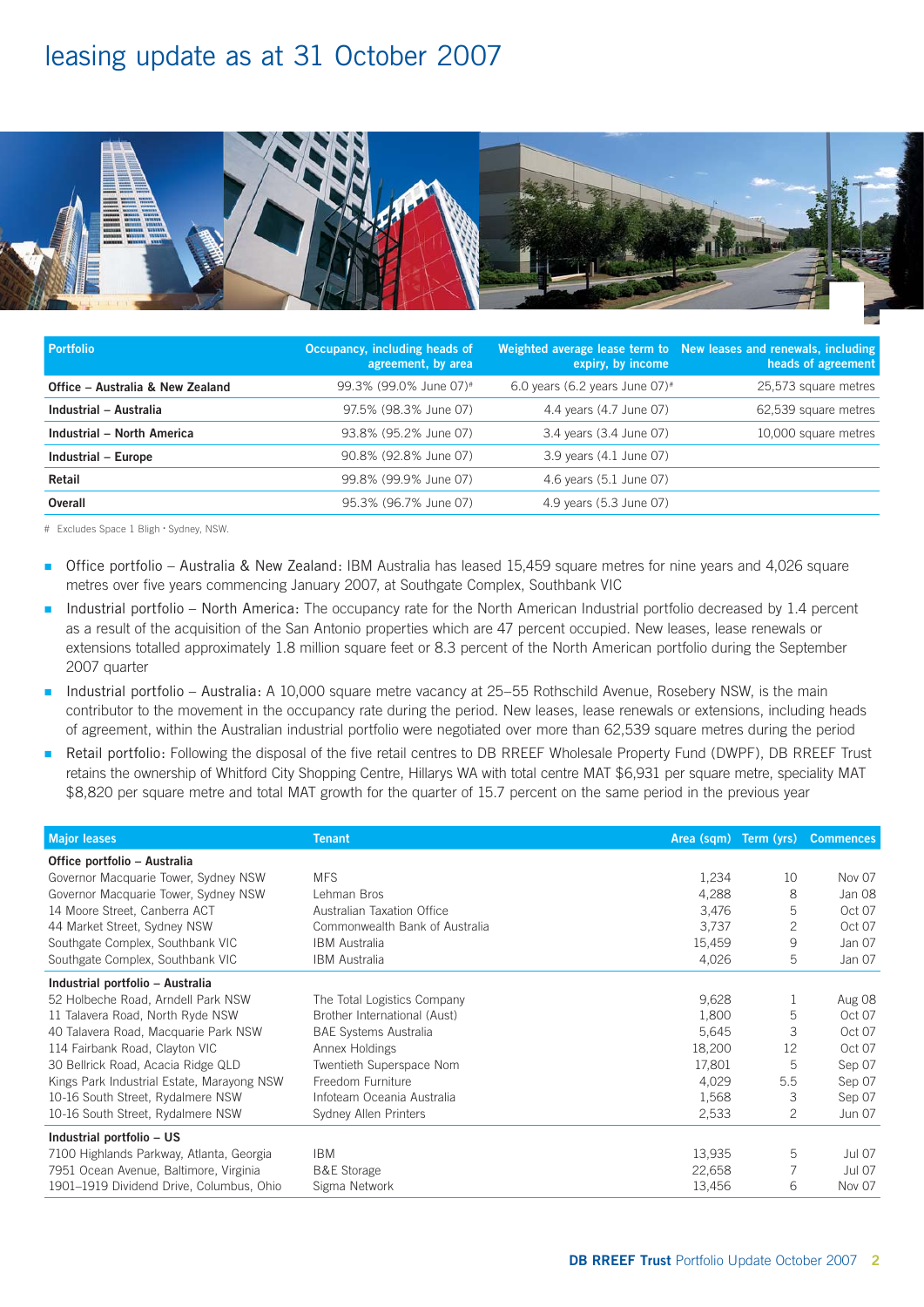

Space 1 Bligh Sydney – (L) existing site (R) proposed development 123 Albert Street, Brisbane – (L) existing site (R) proposed development

DB RREEF Trust has approximately \$2 billion of future development opportunities, comprising \$1 billion of office and \$1 billion of industrial activity.

- DB RREEF Trust's four Australian office projects are on schedule and marketing to prospective tenants is underway. Collectively, the four projects will add over 105,700 square metres of lettable space to the portfolio, with a total estimated end value of \$1 billion n
- The Australian industrial portfolio has three projects scheduled for completion in 2008 with an end value of \$28 million. The development at Laverton North VIC for Fosters, with an estimated end value of \$35.8 million, was completed in August 2007 n
- In North America, DB RREEF Trust has three projects underway with a total end value of US\$129 million; all developments are progressing as scheduled n

| <b>Development activity</b>                                 | <b>NLA</b><br>(sqm) | <b>Estimated end value*</b><br>\$m\$ | <b>Estimated completion</b> |
|-------------------------------------------------------------|---------------------|--------------------------------------|-----------------------------|
| Industrial - Australia                                      |                     |                                      |                             |
| Underway                                                    |                     |                                      |                             |
| DB RREEF Industrial Estate, Laverton North VIC - Best Bar   | 12,950              | \$13.2                               | Q3 2008                     |
| Pound Road West, Dandenong VIC - Orica Australia            | 4,965               | \$10.0                               | Q1 2008                     |
| Redwood Gardens, Dingley VIC - Sperian Protection Australia | 3,400               | \$4.5                                | Q3 2008                     |
|                                                             |                     | \$27.7                               |                             |
| <b>Future pipeline</b>                                      |                     |                                      |                             |
| DB RREEF Industrial Estate, Laverton North VIC              |                     | \$370                                | $2011+$                     |
| 144 Wicks Road, North Ryde NSW                              |                     | \$200                                | $2011+$                     |
| Axxess Corporate Park, Mt Waverley VIC                      |                     | \$52                                 | 2011                        |
| 3 Brookhollow Avenue, Baulkham Hills NSW                    |                     | \$115                                | 2011                        |
| Industrial Australia - sub total                            |                     | \$764.7                              |                             |
| <b>Industrial - North America</b>                           |                     |                                      |                             |
| Underway                                                    |                     |                                      |                             |
| Atlantic Corporate Park, Sterling, Virginia US              | 20,438              | <b>US\$56</b>                        | 1H 2008                     |
| Summit Oaks, Valencia, Santa Clarita, California US         | 12,949              | US\$51                               | Q2 2008                     |
| Beaumeade, Ashburn, Virginia US                             | 12,727              | <b>US\$22</b>                        | 2H 2009                     |
|                                                             |                     | US\$129                              |                             |
| Future pipeline                                             |                     |                                      |                             |
| San Antonio, Texas US - Stage 1                             | 61,316              | <b>US\$47</b>                        | 2H 2008                     |
| San Antonio, Texas US - Stage 2 <sup>#</sup>                | 82,683              | <b>US\$54</b>                        | 2H 2009                     |
| Vacant land, Texas US                                       |                     | US\$60                               | 2010                        |
| Industrial North America - sub total                        |                     | US\$290                              |                             |
|                                                             |                     | (A\$326)                             |                             |
| <b>Total Industrial</b>                                     |                     | \$1,091                              |                             |
| Office - Australia                                          |                     |                                      |                             |
| <b>Future pipeline</b>                                      |                     |                                      |                             |
| Space 1 Bligh · Sydney NSW                                  | 42,000              | \$490                                | $2011+$                     |
| 123 Albert Street, Brisbane QLD                             | 38,200              | \$390                                | 2010                        |
| 105 Phillip Street, Parramatta NSW                          | 20,400              | \$120                                | 2009                        |
| 60 Miller Street, North Sydney NSW                          | 4,500               | \$30                                 | 2009                        |
| Total – office                                              |                     | \$1,030                              |                             |
| Total DB RREEF Trust                                        |                     | \$2,121                              |                             |

All numbers represent DB RREEF Trust's interest AUD/USD = 0.8896

# Subject to exercise of option.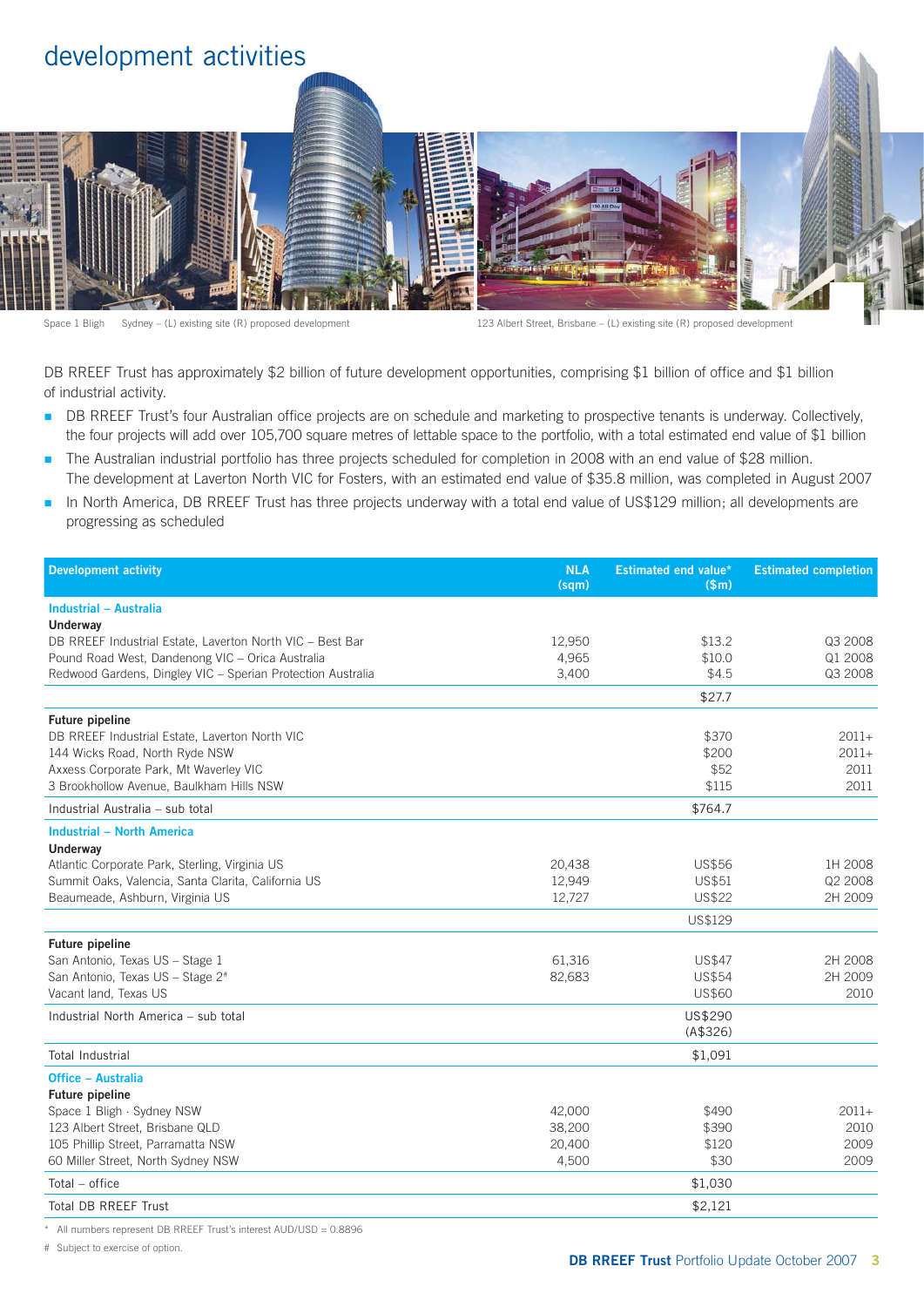### development activities (continued)

Updates during the period:

- DB RREEF Industrial Estate, Laverton North VIC A new 12,950 square metre office warehouse/production facility will be leased to Best Bar (Vic) for 10 years. The facility has an estimated end value of \$13.2 million and is scheduled for completion in the September quarter 2008 n
- DB RREEF Industrial Estate, Redwood Gardens VIC A new 3,400 square metre facility will be leased to Sperian Protection Australia for 10 years. The facility has an estimated end value of \$4.5 million and is scheduled for completion in the September quarter 2008 n
- Beaumeade, Ashburn, Virginia US: Will commence development May 2008 n



### acquisitions

#### The San Antonio industrial portfolio:

Since July 2007, DB RREEF Trust has settled the acquisition of the stabilised assets in the San Antonio industrial portfolio for approximately US\$59 million. In addition, the joint venture with Santa Barbara Development Services (SBDC) (DRT 96.5 percent, SBDC 3.5 percent) acquired 37.03 acres (15 hectares) of land for stage 1 for an estimated end value of US\$47 million (DRT's interest) over the next two years to 2009.

#### The Whirlpool investment program:

- In June 2007, DB RREEF Trust acquired a centre in Orlando, Florida US, for US\$25 million on a yield of 7 percent n
- Another four facilities totalling 4.8 million square feet (450,565 square metres) have been approved for construction for an estimated cost of US\$368 million, to be acquired by late 2009 n
- Site selection for a further five sites in the US and one site in Poland is well advanced. It is anticipated that these facilities will be acquired by DB RREEF Trust between late 2008 and 2010 n

#### future acquisition commitments

| Location                                             | Approximate facility area<br>(sqm) | <b>Estimated cost</b><br>\$m\$ | <b>Estimated acquisition date</b> |
|------------------------------------------------------|------------------------------------|--------------------------------|-----------------------------------|
| San Antonio, Texas US - Stage 2 JV land acquisition# |                                    | <b>US\$7</b>                   | 1H 2008                           |
| Whirlpool Investment Program                         |                                    |                                |                                   |
| Toronto, Ontario Canada                              | 69,675                             | <b>US\$76</b>                  | Dec Qtr 2007                      |
| Perris, California US                                | 157,930                            | US\$129                        | Mar Qtr 2008                      |
| Atlanta, Georgia US                                  | 139,350                            | <b>US\$84</b>                  | Dec Qtr 2009                      |
| Seattle, Washington US                               | 83,610                             | <b>US\$79</b>                  | Dec Qtr 2009                      |
| Sub total                                            |                                    | <b>US\$368</b>                 |                                   |
| Total                                                |                                    | US\$375<br>(A\$422)            |                                   |

All numbers represent DB RREEF Trust's interest AUD/USD = 0.8896

# Subject to exercise of option.

### disposals

The sale of a 50 percent interest in the recently completed Coles chilled distribution facility at the DB RREEF Industrial Estate, Laverton North VIC, to the AXA Wholesale Australian Property Fund for \$58 million will settle during the December 2007 quarter.

On 17 October 2007, DB RREEF Trust completed the disposal of its 50 percent interests in five shopping centres to DB RREEF Wholesale Property Fund (DWPF) for approximately \$950 million, including capital expenditure adjustments.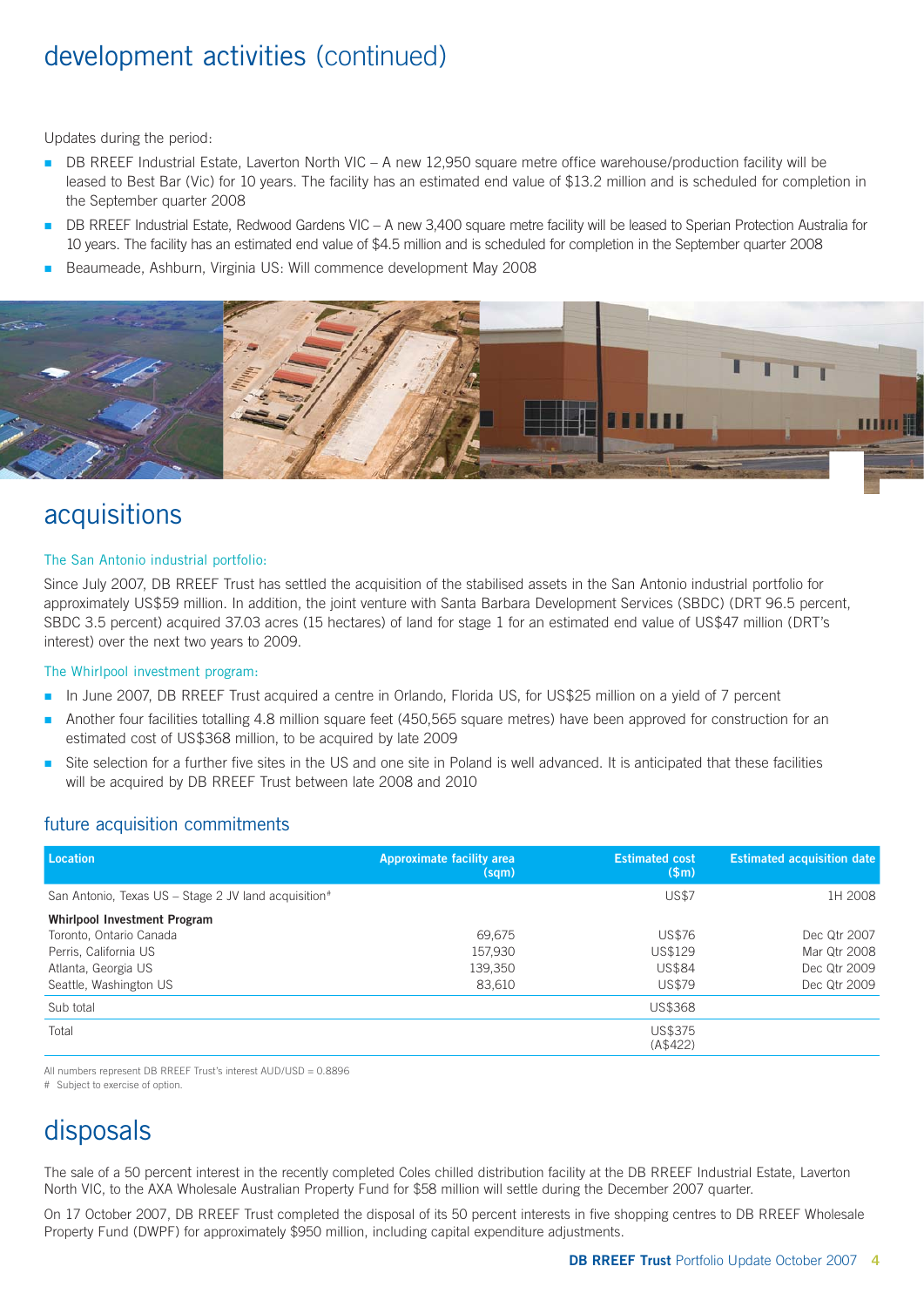### capital markets



#### Debt

Since 30 June 2007, bank facilities have been extended for a further year at comparable pricing and the asset-backed commercial paper repaid. DB RREEF Trust now has no further refinancing requirements for the year to 30 June 2008. Following the receipt of funds from the disposal of the 50 percent interests in five retail shopping centres, DB RREEF Trust's gearing as at 31 October 2007 stands at approximately 32 percent.

#### Currency hedging

In light of recent currency volatility in the market, an update on DB RREEF Trust's currency hedging strategy and exposure is provided below.

DB RREEF Trust's foreign currency hedging strategy combines the natural hedging offered by borrowing in local currencies and derivative currency hedging to manage its foreign exchange exposure.

As DB RREEF Trust's offshore investments are predominantly funded by foreign currency debt (91 percent as at 30 June 2007), the majority of DB RREEF Trust's foreign income is offset by interest expense in the same currency. Net foreign income that actually flows back to Australia is therefore minimised and it is only this resulting cash flow that is hedged using currency derivatives (96 percent of net foreign earnings as at 30 June 2007).

The net result of this hedging strategy is that on a combined basis, 98 percent of DB RREEF Trust's total current year distributable earnings ("Earnings") is hedged against currency movements and over the following two years, over 96 percent of those year's Earnings are also hedged.

The following shows the effect of this hedging strategy on DB RREEF Trust's gross foreign earnings.

| US\$ profile                       | June 07 | June 08 | June 09 | June 10 |
|------------------------------------|---------|---------|---------|---------|
| USD hedging profile (%)            | 100     | 97      | 100     | 98      |
| Foreign exchange contracts (US\$m) | 15.2    | 12.4    | 9.5     | 6.9     |
| Average AUD/USD rate               | 0.7019  | 0.6954  | 0.6844  | 0.7169  |

The **US** net foreign income exposure represents less than 5 percent of DB RREEF Trust's Earnings. After applying the foreign exchange contracts we have 0.8 percent of Earnings exposed to movements in AUD/USD.

| <b>Euro profile</b>                       | June 07 | June 08                  | June 09 | June 10                  |
|-------------------------------------------|---------|--------------------------|---------|--------------------------|
| $\epsilon$ hedging profile (%)            | 89      | -90                      | 86      | 76                       |
| Foreign exchange contracts $(\epsilon m)$ |         | $\overline{\phantom{0}}$ | -       | $\overline{\phantom{0}}$ |
| Average AUD/EUR rate                      | 0.5714  | $\overline{\phantom{a}}$ | -       | $\overline{\phantom{m}}$ |

The **Euro** net foreign income exposure that is exposed to movements in AUD/EUR represents 0.6 percent of Earnings.

| NZ\$ profile                       | June 07 | $\sqrt{2}$ June 08 | June 09 | June 10 |
|------------------------------------|---------|--------------------|---------|---------|
| NZD hedging profile (%)            | 84      | 83                 | 50      |         |
| Foreign exchange contracts (NZ\$m) | 5.8     | 7.9                | 5.5     |         |
| Average AUD/NZD rate               | l.1388  | .1417              | .1265   | $\sim$  |

The **New Zealand** net foreign income exposure represents approximately 2 percent of Earnings and after hedging 0.4 percent of Earnings are exposed to movements in AUD/NZD.

**Financial year ending**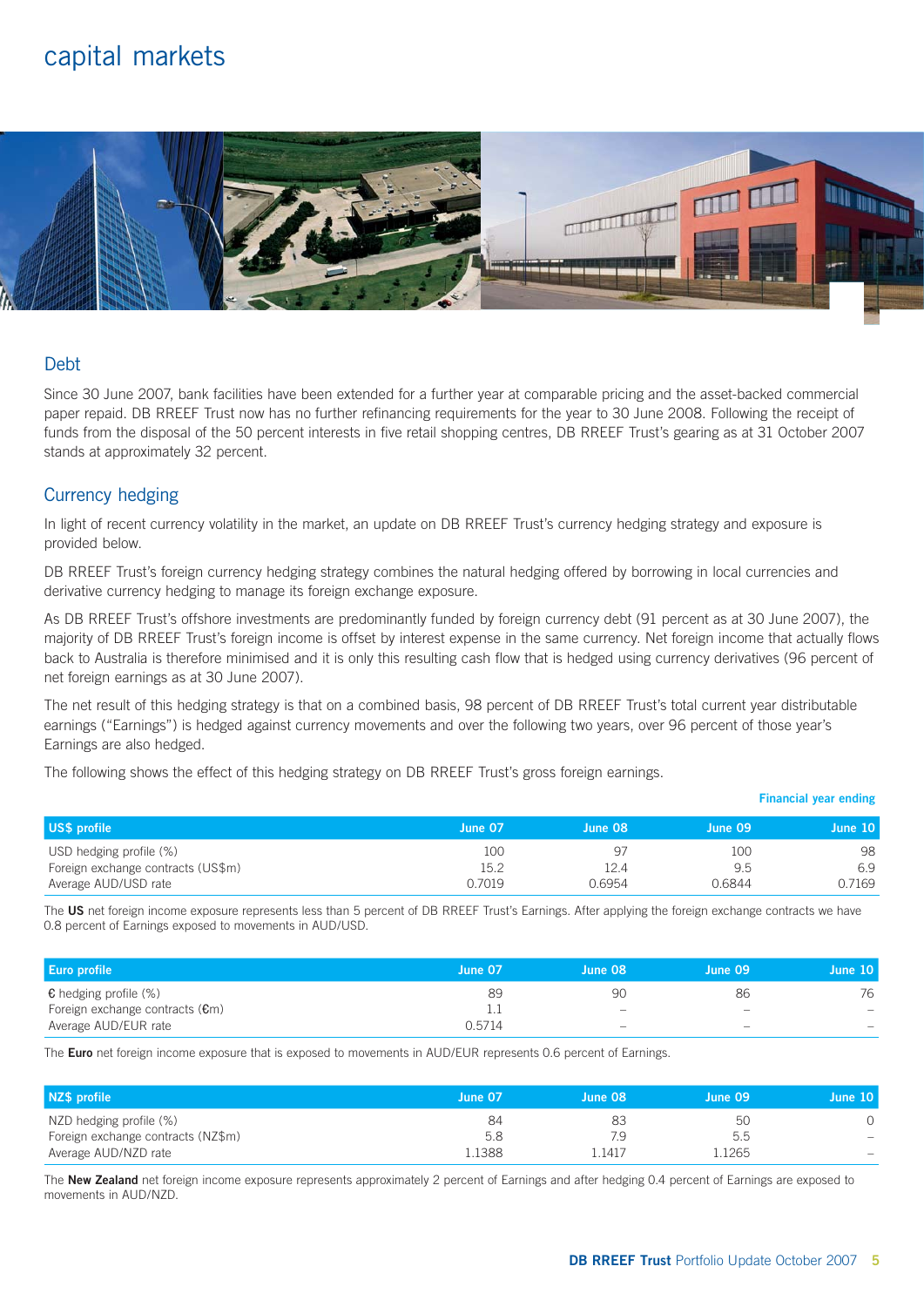### corporate responsibility & sustainability (CR&S)

DB RREEF continued its CR&S activities throughout the period. including the release of our third CR&S report, which is an annual review of the CR&S activities and achievements of the DB RREEF group, covering our holistic approach to environmental, social and economic best practice.

Our new report builds on sustainability reports produced in previous years and adheres to the Global Reporting Initiative (GRI) G3 framework – a globally recognised framework to transparently report on environmental, social and economic performance.



Since the release of this report, DB RREEF has:

- pledged continued support for the Earth Hour campaign, which in 2008 is aiming to 'go global' n
- become a founding signatory to the Green Star Building Business Partnership, committing to aiming for a Green Star rating for all new office developments and raising the performance of our existing office buildings to a Green Star rating n
- achieved a Gold LEED rating for our office development in Atlantic Corporate Park, Sterling, Virginia US. The US Green Building Council 'Gold' Leadership in Energy and Environmental Design (LEED) rating is the equivalent to the Green Building Council of Australia's 5 Star Green Star Rating n
- supported Breast Cancer Month by turning Australia Square pink. Our landmark Sydney office tower was the first in a series of buildings around the world to be illuminated pink for two weeks in September to help raise awareness of breast cancer n

More information about these initiatives can be found at www.dbrreef.com/sustainability



Issue date: 28 November 2007

#### For further information, please contact

Fund Manager, DB RREEF Trust: Ben Lehmann (02) 9017 1266 Investor Relations: Karol O'Reilly (03) 8611 2930 Media Relations: Emma Parry (02) 9017 1133



Managed in partnership with Deutsche Bank Z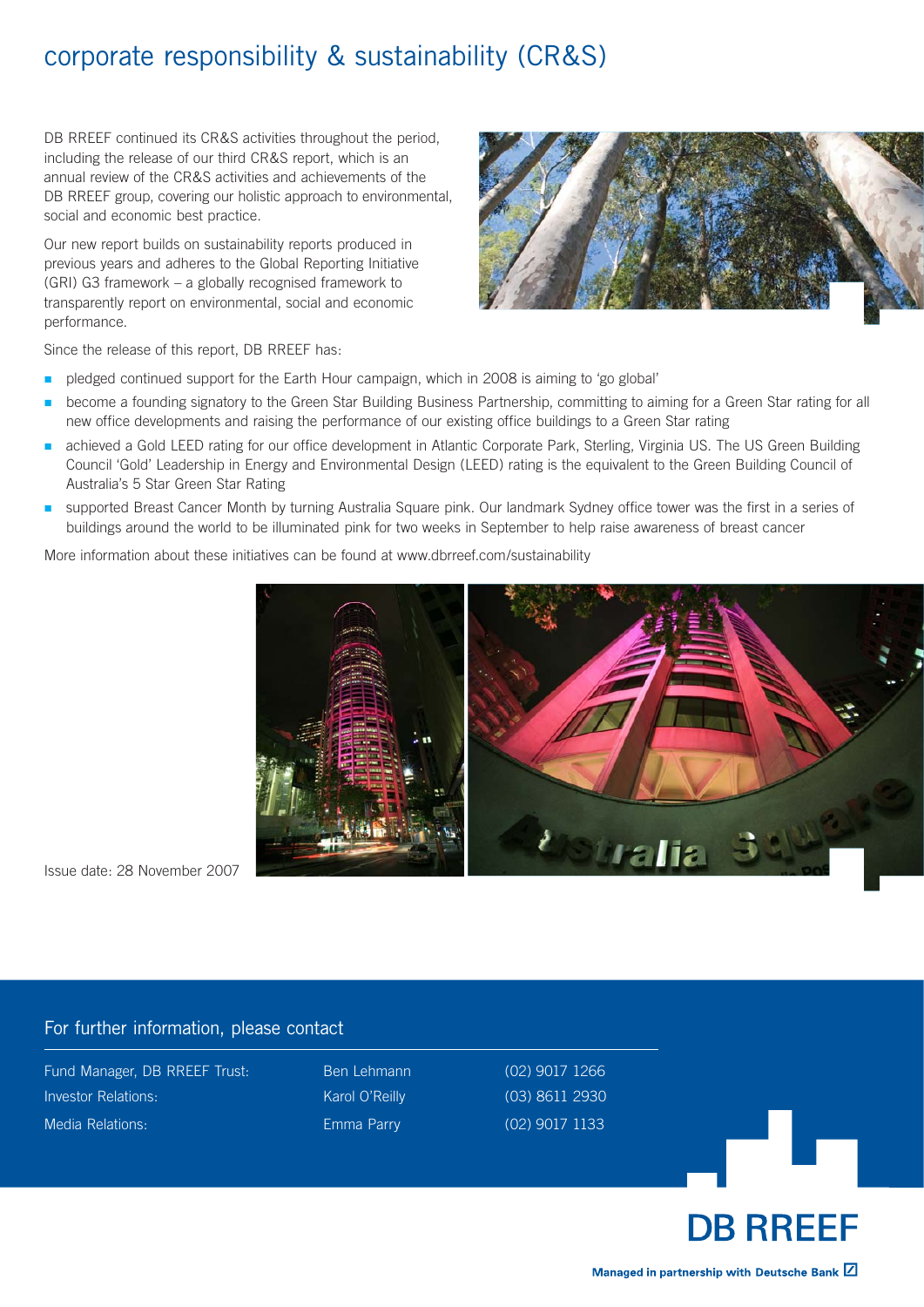If undelivered please return to PO Box R1822 Royal Exchange NSW 1225





### **DB RREEF**

Managed in partnership with Deutsche Bank Z